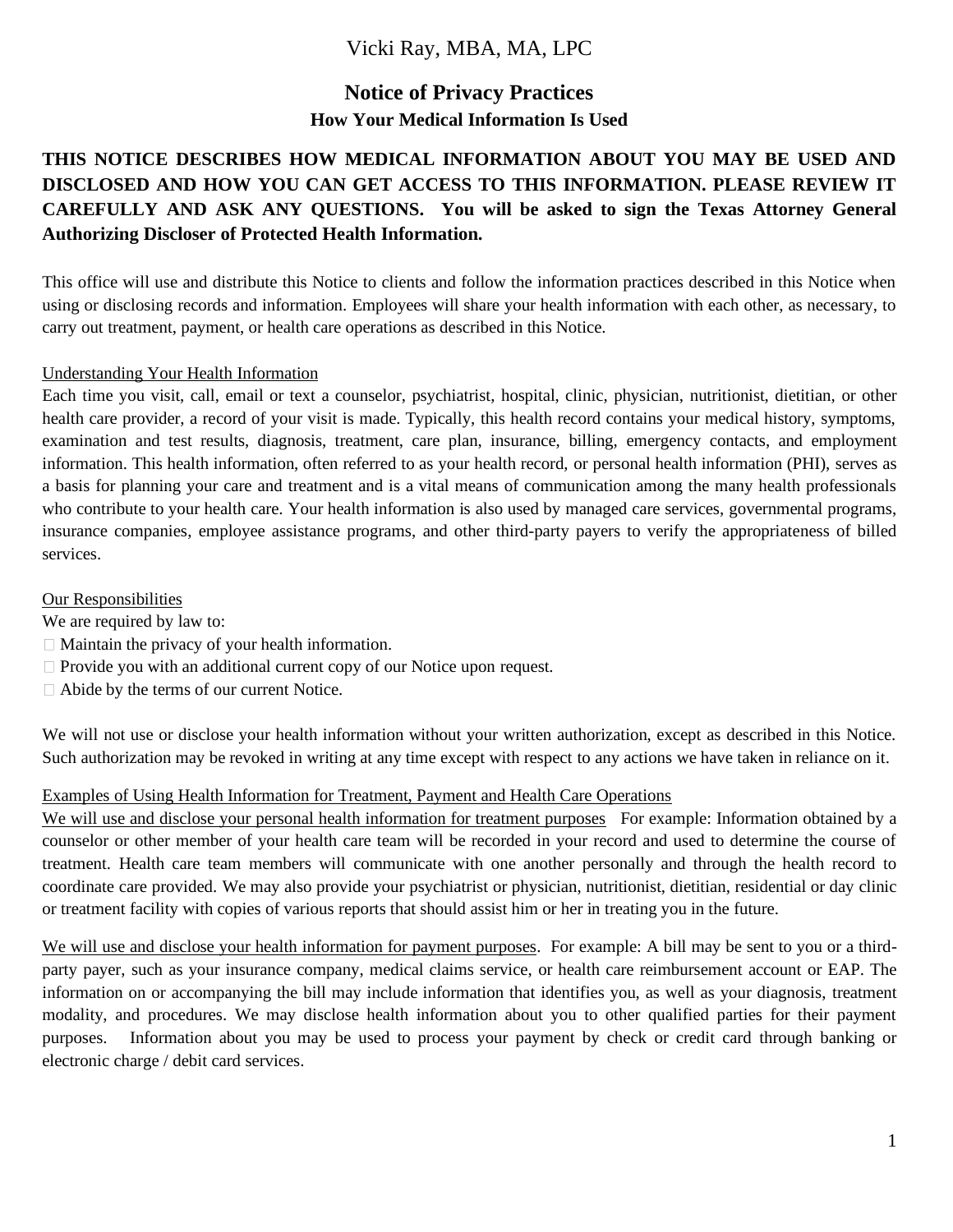We will use and disclose your health information for health care operations. For example: Members of the medical staff, the risk or quality improvement manager, or members of the quality improvement team may use information in your health record to assess the care and outcomes in your case and others like it. This information will then be used in an effort to continually improve the quality and effectiveness of health care we provide. In some cases, we will furnish your health information to other qualified parties for their health care operations.

#### Other Uses and Disclosures of Your Health Information

#### Notification

We may use or disclose health information to notify or assist in notifying a family member, personal representative, or another person of your location and general condition. We will only disclose this information if you agree, are given the opportunity to object and do not, or if in our professional judgment, it would be in your best interest to allow the person to receive the information or act on your behalf.

## Business Associates

There are some services provided in our organization through contracts with business associates. When these services are contracted, we may disclose your health information to our business associates so that they can perform such services. For example: insurance claims and processing service companies, electronic facsimile services, electronic phone credit card services such as Square, electronic computer back-up and storage services, and E tablet services, and internet services offered through cell phones.

## Appointment Reminders

We may contact you as a reminder that you have an appointment, to cancel an appointment, or to communicate with you about a subject pertaining to your care. You have provided the phone number, email address, or text number through which we may communicate with you.

## Public Health

We may disclose health information about you for public health activities. These disclosures may be amended by Federal, State or local law or the codes of ethics and Board rules. These activities may include disclosures:

□ To a public health authority authorized by law to collect or receive such information for the purpose of preventing or controlling disease, injury, or disability;

 $\Box$  To appropriate authorities authorized to receive reports of abuse and neglect, such as reports about children, the handicapped, the elderly, the disabled, or any other person who we deem may be in danger, physically or mentally;

 $\Box$  To FDA-regulated entities for purposes of monitoring or reporting the quality, safety or effectiveness of FDA-regulated products; or

 $\Box$  To notify a person who may have been exposed to a disease or may be at risk for contracting or spreading a disease or condition.

# Harm to Self or Others

We may also disclose health information if the counselor believes that your physical or mental status presents a danger to you or to others, whether known or unknown.

#### Workers' Compensation

We may disclose health information to the extent authorized and necessary to comply with laws relating to workers' compensation or other similar programs established by law.

#### Law Enforcement and Military

We may disclose health information if asked to do so by a law enforcement official or the Military as required or permitted by law or in response to a subpoena.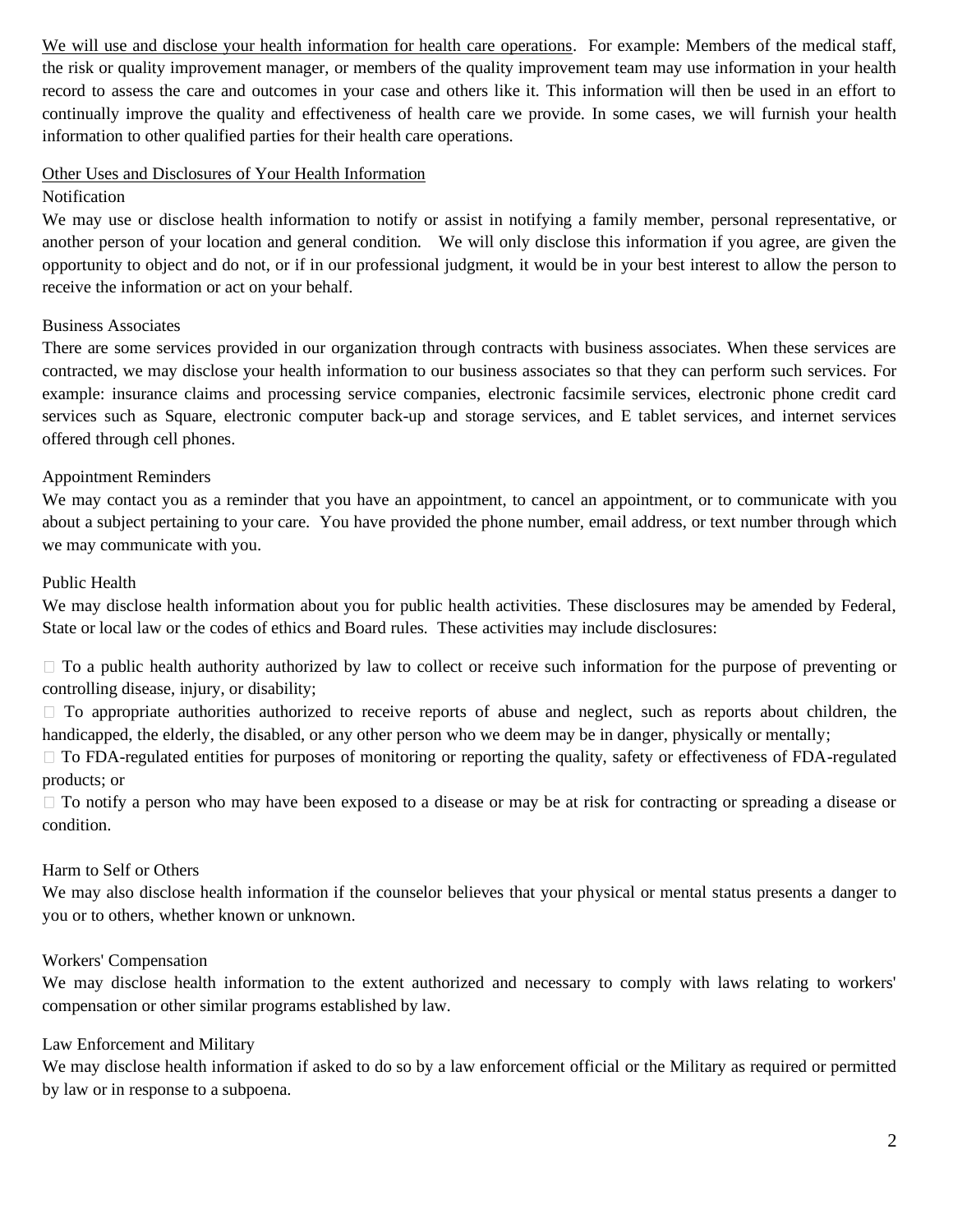#### Health Oversight Activities

We may disclose health information for health oversight activities authorized by law. For example, oversight activities include audits, investigations, inspections, and licensure. These activities are necessary for the government to monitor the health care system, government programs and compliance with civil rights laws.

# Threats to Health or Safety

Under certain circumstances, we may use or disclose your health information if we believe it is necessary to avert or lessen a serious threat to health and safety and is to a person reasonably able to prevent or lessen the threat or is necessary for law enforcement authorities to identify or apprehend an individual involved in a crime.

## Specialized Government Functions

We may disclose your information for national security and intelligence activities authorized by law, for protective services of the president; or if you are a military member, to the military under limited circumstances.

## As Required by Law

We will use or disclose your health information as required by Federal, State or local law. We will also disclose information as required by our licensing boards and our code of ethics, statutes, administrative rules and regulations.

# Lawsuits and Administrative Proceedings

We may release your health information in response to a court or administrative order. We may also provide your information in response to a subpoena or other discovery request, but only if efforts have been made to tell you about the request or to obtain an order protecting the information requested. We may also release your information if you are deceased and we are required to do so by law.

Employee Assistance Programs and other work related programs

We may disclose protected health information in response to your EAP or other work related program or benefit request.

# Incidental Uses and Disclosures

There are certain incidental uses or disclosures of your health information that occur while we are providing services to you or conducting our business. For example, when you are waiting in the lobby or hallway, the counselor may need to call your name to invite you into a session. Additionally, for example, in case of your admittance to a mental health care facility or emergency room or medical care facility, the counselor may need to use your name to identify family members that may be waiting for you in a waiting area. Other individuals waiting in the same area may hear your name called. We will make reasonable efforts to limit these incidental uses and disclosures.

# Your Health Information Rights You have the following rights regarding your health information.

# Right to Inspect and Copy

You may request to look at your medical and billing records and obtain a copy. You must submit your medical records request in writing. If you ask for a copy of your records, we may charge you a copying fee plus postage. If we maintain an electronic health record about you, you have the right to request your copy in electronic format.

# Right to Request Amendment

You may request that your health information be amended if you feel that the information is not correct. Your request must be in writing and provide rationale for the amendment. Please send your request to the counselor. Your request will become part of your file. If your counselor determines that amending the file might cause injury to you or others, or that it might create harm to you or others, or in any way lead to a dangerous situation, the counselor may decline to amend your records. If you wish to amend, please ask us for the form.